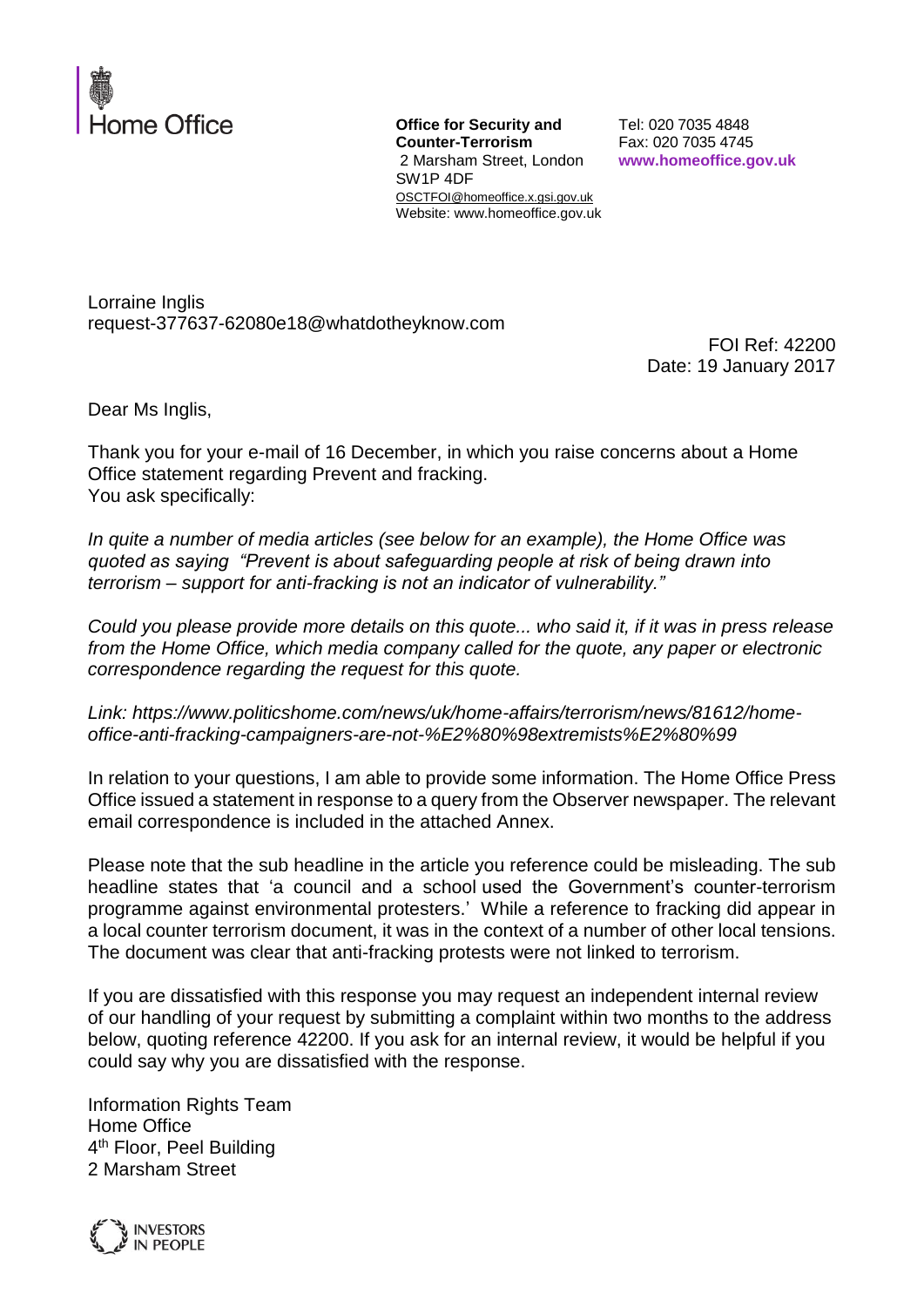London SW1P 4DF E-mail: [FOIRequests@homeoffice.gsi.gov.uk](mailto:xxxxxxxxxxx@xxxxxxxxxx.xxx.xxx.xx)

As part of any internal review the Department's handling of your information request will be reassessed by staff who were not involved in providing you with this response. If you remain dissatisfied after this internal review, you would have a right of complaint to the Information Commissioner as established by section 50 of the Freedom of Information Act.

Yours sincerely

FOI Team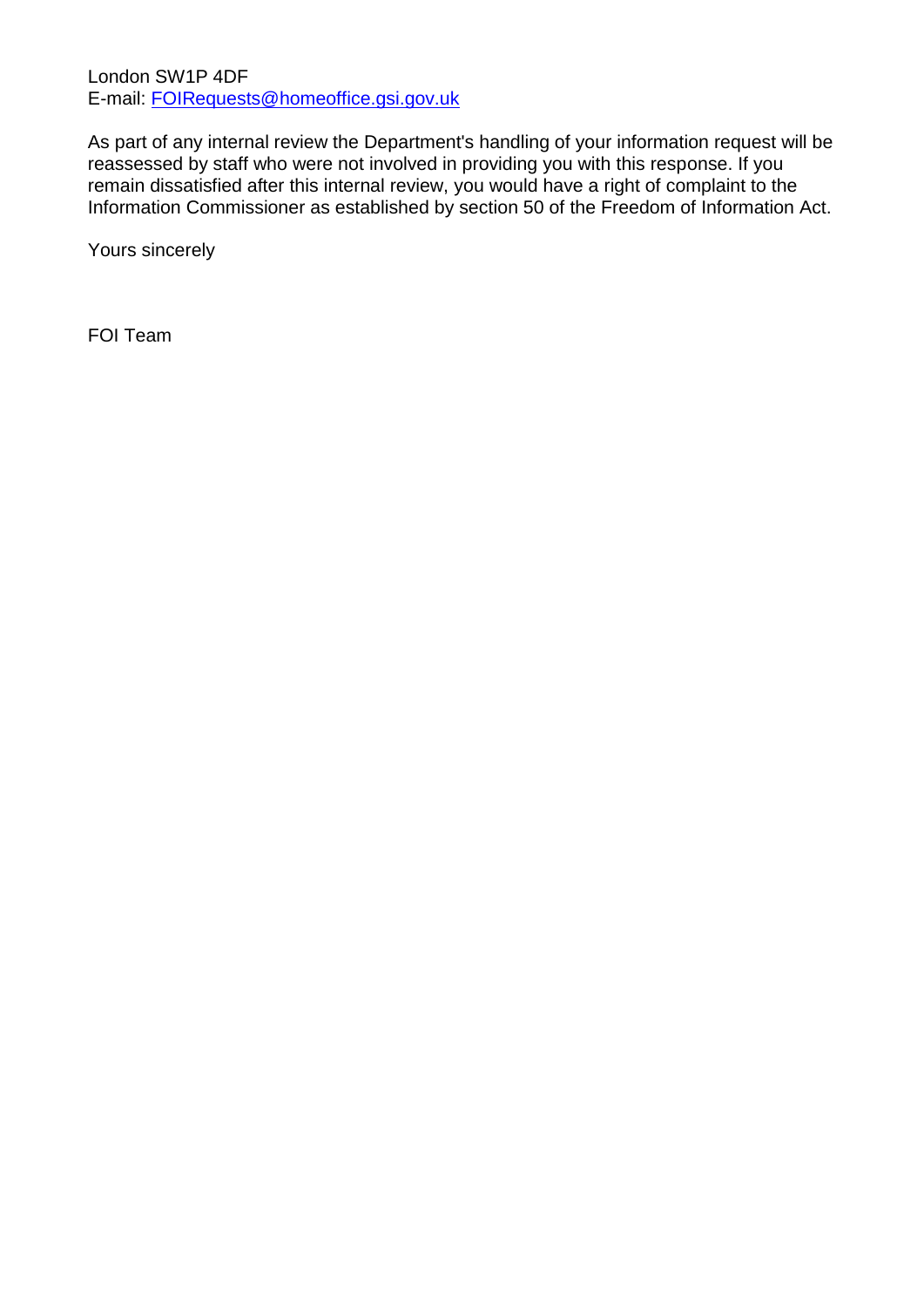# **Annex – information for release**

In response to your questions, please note the information provided. The Home Office Press Office issued a statement in response to a query from the Observer newspaper.

# **BEGINS**

**Subject**: FOR INFORMATION: Observer on Prevent and anti-fracking

Ok

\*\*\*\*\*

Further to the below, a journalist from the Observer has contacted Press Office to ask for comment on councils, police forces and schools using Prevent to 'target' anti-fracking campaigners.

The journalist is aware Baroness Jones of Moulsecoomb has asked a PQ about what procedures exist for challenging and correcting Prevent practitioners who include participation in anti-fracking groups within their training materials. Officials advise they will be submitting a draft response to this next week.

The journalist has asked us to confirm whether we condone this use of Prevent, and if not, whether we plan to do anything about it.

Press office proposes issuing the below cleared statement and verbal guidance. We will issue this at 6.30pm if you do not raise objections.

### **A Home Office spokesperson said:**

**"Prevent is about safeguarding people at risk from being drawn into terrorism - support for anti-fracking is not an indicator of vulnerability."**

#### **VERBAL GUIDANCE**

 **Clearly if someone was displaying other concerning behaviour relating to terrorism, appropriate support would be considered.**

\*\*\*\*\*

Thanks XXX – I will issue now.

Best wishes

\*\*\*\*\*

Content, thank you

\*\*\*\*\*

Thanks XXX, I'll flag to BEIS now. Private Office, is the Minister content?

Best wishes

\*\*\*\*\*

Ok but can we flag to BEIS given fracking angle.

\*\*\*\*\*